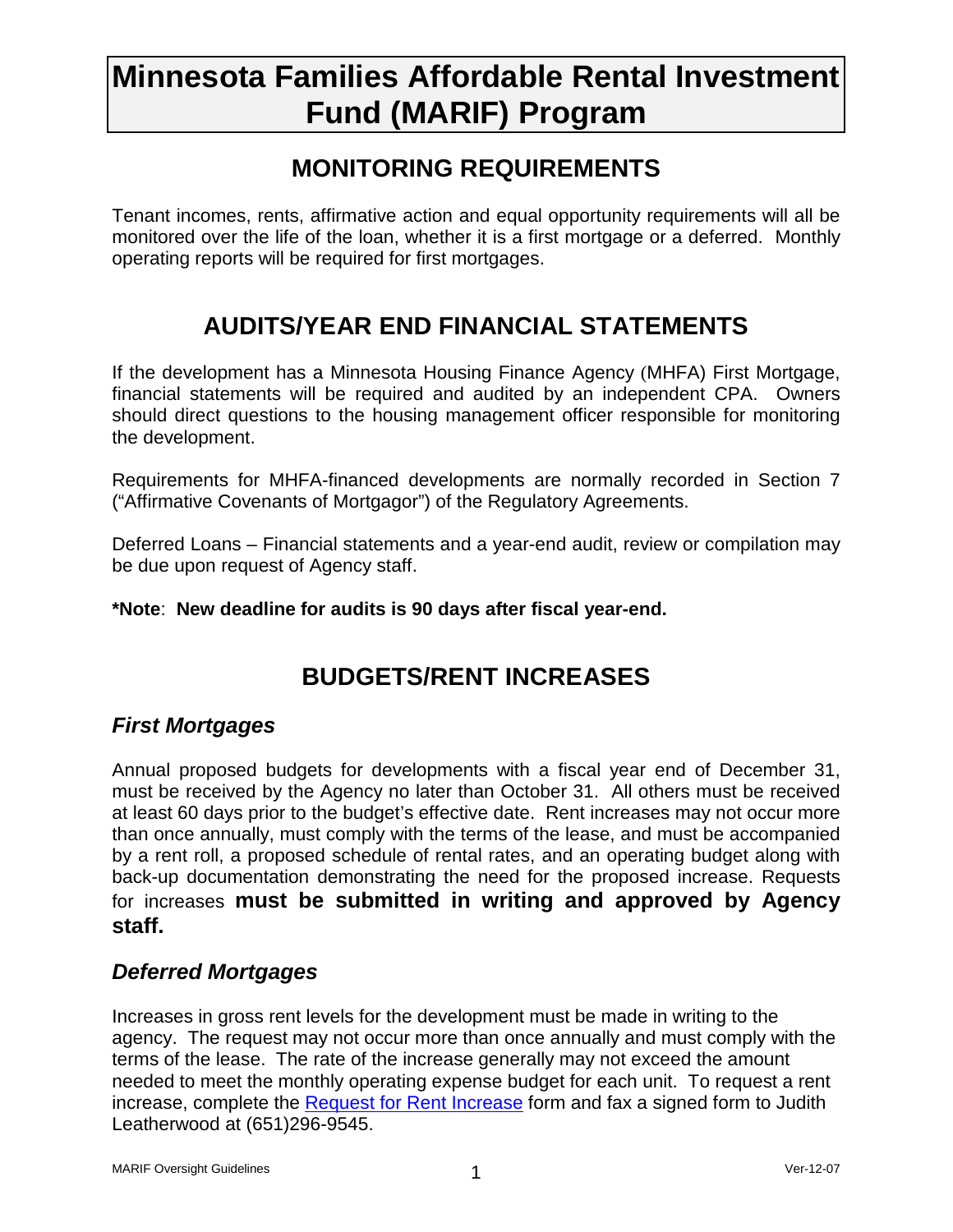## **FILE REVIEW**

#### **First Mortgages**

The housing management officer should confirm that the file contains a third party verification showing that the tenant is a current or a recent (previous 24 months) Minnesota Family Investment Program (MFIP) recipient and whose income at the time of application is equal to or less than 160 percent of the federal poverty level for the family's size. (See page 4, (c)(1) - Poverty Guidelines located in the MARIF Program Guidelines). **Sixty percent of the MARIF units must meet this requirement.**  Families whose income does not exceed 30 percent of metro median income may occupy the remaining MARIF units. The state median income is provided by the U.S. Department of Housing and Urban Development (HUD) and updated annually.

Initially, for acquisition/or rehabilitation, the borrower will be required to contact each household prior to mortgage commitment and have them disclose their income on a tenant income verification form. Look for this initial form to help ensure file review compliance.

Market Rate development with MARIF units: At the time of the physical inspection, site files will be reviewed on each MARIF unit chosen for inspection.

100 percent MARIF development: A pre set number of MARIF tenant files will be reviewed. The number will vary from development to development.

For all MARIF developments, staff will:

- 1. Compare the most recent MARIF Activity Report to the actual file. (See Judith Leatherwood for training/questions).
- 2. Confirm that rents are the same as those approved by the agency. (See Rent Limits below). Remember that the approved rents are considered "Gross Rents." Verify if there is a utility allowance that this is subtracted out accordingly to ensure that the resident is paying the correct amount. **When calculating the residents' portion of rent to be paid, this should be based on the resident's gross income and not adjusted gross income.**
- 3. Confirm Eligibility: Confirm that the applicant is a current or recent MFIP participant (must meet 60 percent requirement) with the remaining units household incomes at the time of initial occupancy, of no more than 30 percent. Household income was verified by a third party. If unit is a tax credit or is subsidized, those verifications are acceptable.
- 4. Confirm annual income and MFIP participant certifications: Re-certifications are being done by the owner/agent on an annual basis. Leases must be for a minimum of six months and shall not exceed one year.
- 5. Substantiate that the Social Security Number is listed for (a) the head of household, or (b) the MFIP qualified person.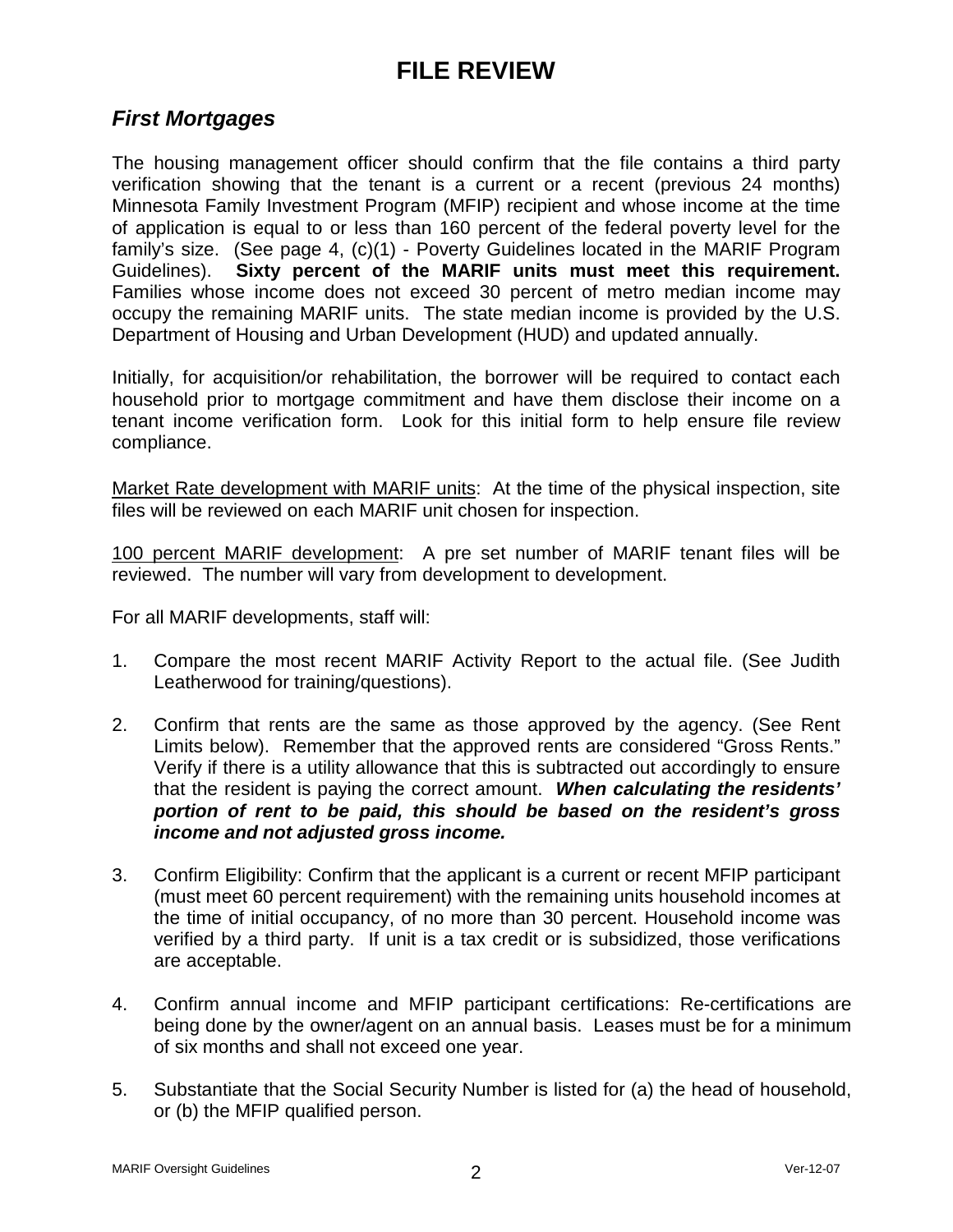- 6. Confirm proper utilization of units: Units should be rented to family sizes appropriate to the unit size, with a ratio of at least one person per bedroom.
- 7. Confirm selection criteria: Include MARIF program participants and considerations of the program.
- 8. Confirm screening criteria: The Agency suggests (but does not require) that tenant standards be relaxed. (See sample located in MARIF Program Guidelines page 10, IV (A)(7) - Screening.
- 9. Confirm marketing: The owner/agent shall demonstrate that they have established links with city and county social services, employment services, schools, HRAs, etc. All MARIF units must be marketed to current and recent MFIP participants.
- 10. Confirm: Security deposits for the MARIF units are calculated at 30 percent of the tenant's monthly gross income or at the development's standard deposit amount, whichever is less.
- 11. Confirm: That a MHFA Government Data Practices Act Disclosure Statement form and Attachment 5 is signed and dated by the head of household, spouse, co-head and all residents 18 and older.

#### **Deferred Loans**

In the years that the development does not have a physical inspection, the MARIF unit tenant files need to be submitted to the agency upon request only.

All other areas of the file inspection will have the same tasks as a First Mortgage.

### **ELECTRONIC TRACKING MARIF Activity Report**

Managing Agents must submit the completed annual report through the [Minnesota](https://online.mhfa.state.mn.us/MHFA-Secure-Uploads/)  [Housing Secure Login System](https://online.mhfa.state.mn.us/MHFA-Secure-Uploads/). It is important that the tenant paid rent and utility allowance are tracked accurately on this report, as the owner must mail a certification to the MHFA, stating that information contained in the report is true and correct. The reporting period is from **January 1,** through **December 31**, and must be submitted on or before **February 15.**

Information must be tracked as to what type of housing tenants are moving to (home ownership, market rate rental, subsidized, etc.), at the time they move from this development. This program is designed to encourage residents to purchase a home. Tracking this information will assist in measuring this progress.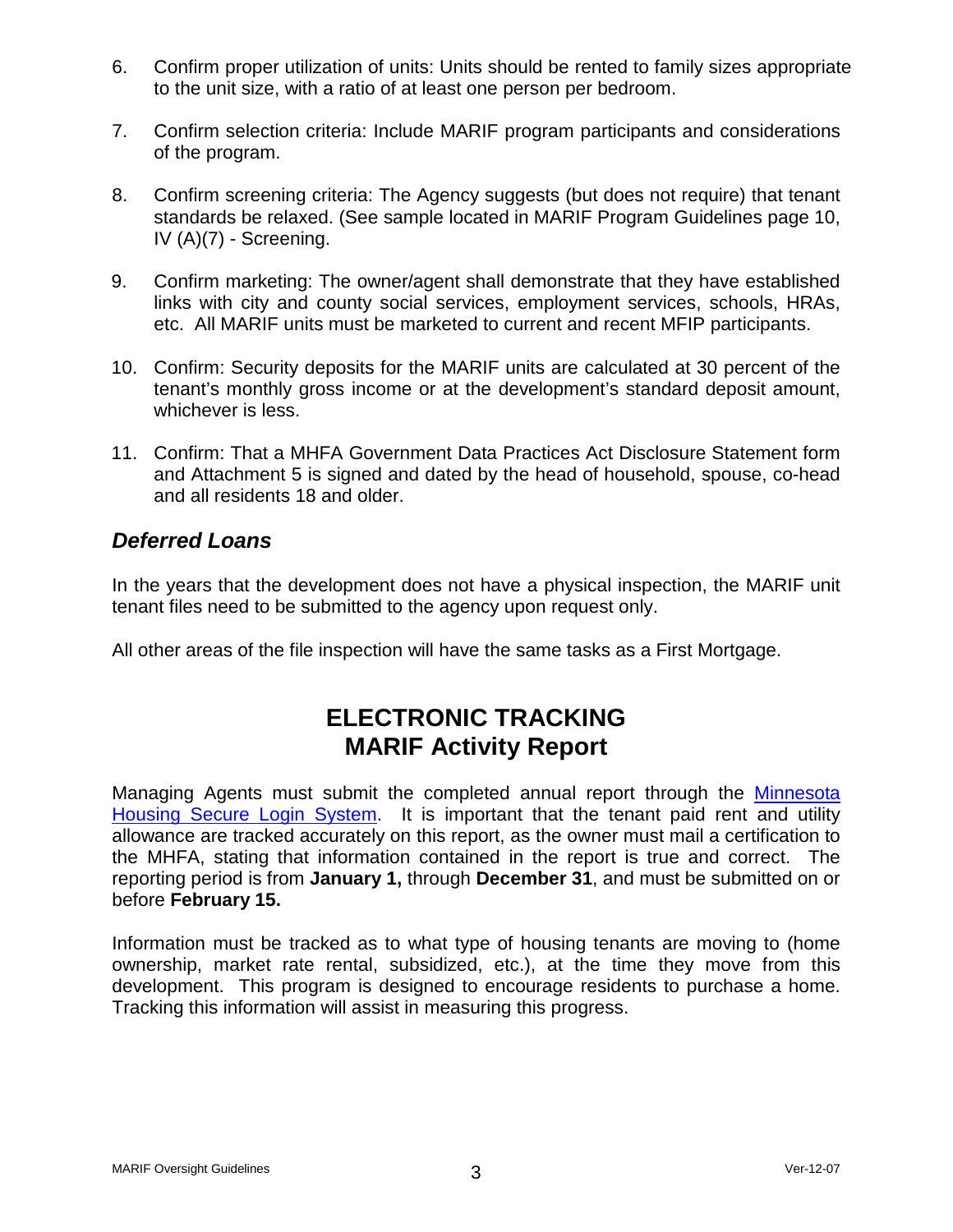## **INSPECTIONS**

### **First Mortgage**

At least once annually, the HMO must contact the owner or property manager, set a date, and conduct a physical inspection of the property. The owners or agent must walk through the property with the HMO, inspecting all of the common areas, mechanical rooms, roof, grounds, etc., plus 10 – 15 percent of the occupied and all vacant units to assure maintenance of the units is in decent, safe and sanitary condition.

MARIF units should be considered as part of the overall 10 percent first mortgage inspection requirement. If the project has a mix of market rate and MARIF units, both MARIF units and general occupancy units should be inspected.

#### **Deferred Loans**

Physical inspections will be conducted on the property as follows:

- 1) Every two (2) years for loans over \$500,000;
- 2) Every three (3) years for loans with Housing Tax Credits (HTC)
- 3) Every five (5) years for loans between \$499,999 and \$100,000; and
- 4) For loans under \$100,000 will be on a ten (10) year random schedule.

Inspections will follow the guidelines outlined under "First Mortgage."

### **PROGRAM GUIDELINES**

Rent Limits: (Note: The approved rent amount is considered "gross rent" and utility allowances must be reviewed and properly calculated. (See Utility Allowance section below) **In all cases when determining the resident portion of rent to be paid, use the gross income method and not the adjusted gross income method.** 

- 1. 100 percent MARIF development: **Rents are capped at the Fair Market Rent (FMR)**. When a tenant's income increases, their rent will increase to the equivalent of 30 percent of their gross income, up to the FMR. If their annual recertification indicates the tenant rent is equivalent to the FMR, the tenant will receive a lease renewal letter stating that, if their income remains the same or increases, upon the lease expiration they are encouraged (but not required) to move into home ownership or unsubsidized housing.
- 2. Market Rate development with MARIF units: The gross rent for the MARIF units may not exceed the FMR until 30 percent of the tenant's income exceeds the FMR.

Example 1:

- \$700 Market Rate rent (rents are capped here)
- \$650 FMR for 3-bedroom unit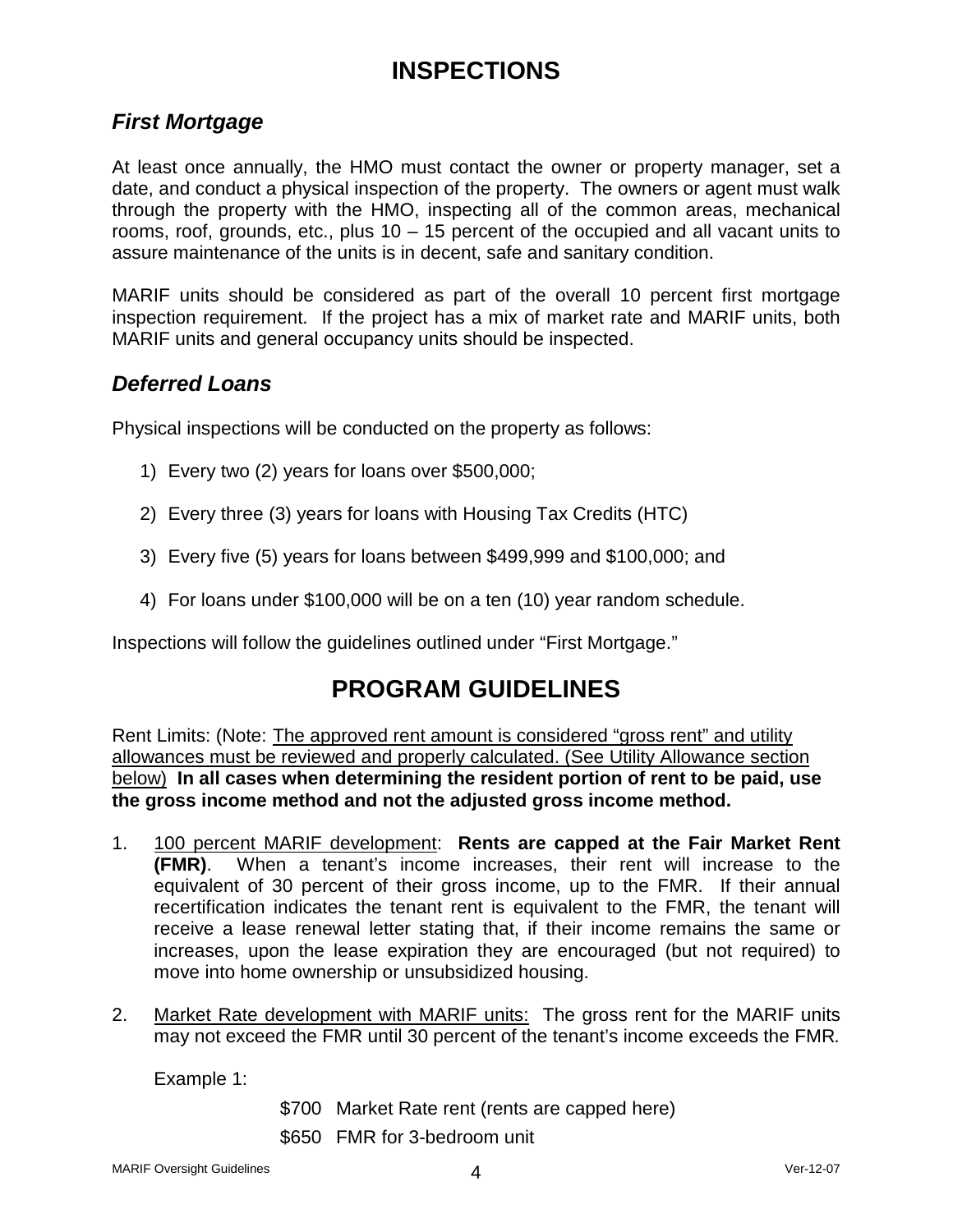Resident earning \$18,000 or less pays \$450 MARIF rent (\$18,000 x 30% / 12 = \$450) Resident earning \$19,000 pays the \$475 rent (\$19,000 x 30% / 12 = \$475) Resident earning \$26,000 pays the \$650 FMR rent (\$26,000 x 30% / 12 = \$650)

**The maximum gross rents** (contract rent plus the utility allowance) **for MARIF units may increase above the FMR, but may not exceed the market rate rent.**  A MARIF unit will be considered a market rate unit upon reaching the comparable market rate rents. Should this occur, the next available vacant unit must be rented to a MARIF applicant.

Example 2:

 \$700 Market Rate rent (rents are capped here) \$650 FMR for 3-bedroom unit \$450 MARIF rent

Resident earning \$26,000 pays the \$650 FMR rent (\$26,000 x 30% / 12 = \$650) Resident earning \$29,000 pays the \$700 Market rent because rents are capped at this amount (\$29,000 x 30% / 12 = \$725)

#### **Utility Allowances:**

Utility allowances must always be considered when determining the resident's portion of the rent. If the MARIF rent for a three bedroom unit is \$450 and the utility allowance is \$50, the resident will pay the actual contract rent of \$400 and use the remaining \$50 to pay their utilities. Acceptable utility allowances are those provided by public housing authorities on a Section 8 utility allowance schedule.

3. MARIF units covered by tenant based subsidy (Section 8 vouchers) or Project Based Section 8:

 MARIF rents may be set at the area's FMR. Tenants may use vouchers to pay their rent, up to the FMR. The resident will pay 30 percent of their **gross** income or MARIF rent, **whichever is greater**. Their income must be recertified annually on their move in date and adjusted to meet this requirement until 30 percent of their income puts them at FMR.

MARIF units with residents who do not have housing vouchers:

Tenants will pay **the greater of** 30 percent of their gross income or the applicable MARIF rent. Currently, MARIF gross rents are:

| 2 Bedroom | \$400 per month |
|-----------|-----------------|
| 3 Bedroom | \$450 per month |
| 4 Bedroom | \$475 per month |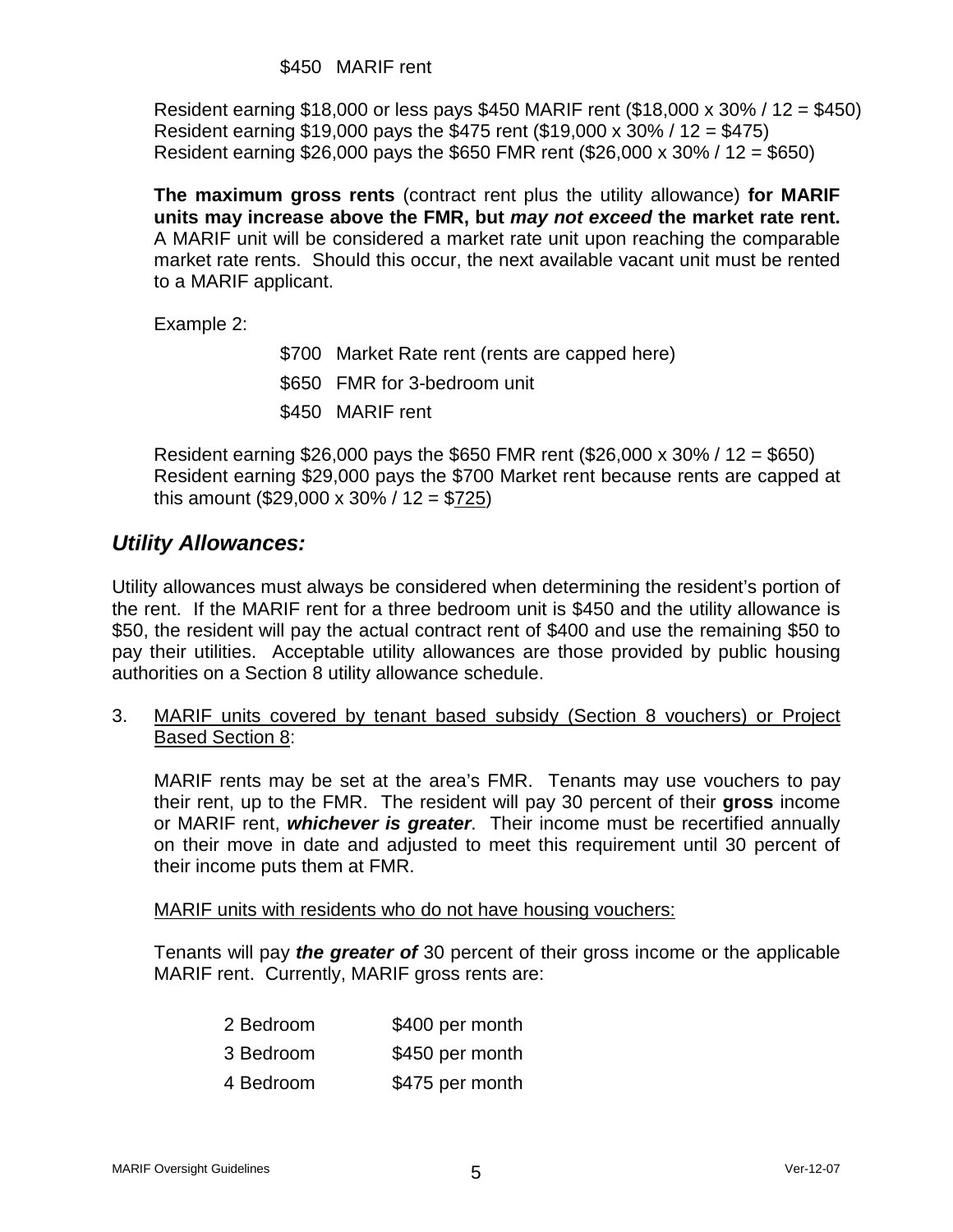In a mixed income development, the MARIF units will float among the others and not be designated units, but the number of bedrooms and unit sizes must remain the same. If a MARIF unit becomes a market rate unit, the next available unit rule would be invoked.

#### **Utility Allowances:**

Utility allowances must always be considered when determining the resident's portion of the rent and subtracted out accordingly. If the MARIF rent for a three bedroom unit is \$450 and the utility allowance is \$50, the resident will pay the actual contract rent of \$400 and use the remaining \$50 to pay their utilities. Acceptable utility allowances are those provided by public housing authorities on a Section 8 utility allowance schedule.

#### **Income Limits:**

All MARIF units must be marketed to current and recent MFIP participants.

At least 60 percent of the MARIF units must be occupied by family households who at the time of application are current or recent MFIP participants and whose income at the time of application is equal to or less than 160 percent of the federal poverty level for the family's size.

The remaining MARIF units must be occupied by family households whose income at the time of initial occupancy is no more than 30 percent of metro median income (adjusted for families of five or more).

Income recertifications will occur annually on the anniversary of their move-in date, and tenant rents will be adjusted accordingly. Verifications must generally be made by a third party, such as the applicant's financial worker or employer. One interim recertification will be allowed annually, in which tenant rent can be lowered to reflect a reduction in tenant income.

## **OPERATING SUBSIDY**

#### First Mortgage/Deferred Loans

An operating subsidy may be funded using one or both methods outlined below:

**Six Month MARIF Operating Reserve**: During the underwriting phase, the MARIF team will review an owner's request for this reserve. They will determine whether the development qualifies as part of the total development cost. It is funded from MARIF funds at closing, and is held by the MHFA in a separate reserve account. Not all developments that have MARIF attached will have/qualify for an Operating Reserve.

**If the development has Project Based Section 8 units or residents have housing vouchers**: Before the development will be required to fund this reserve, the owner must begin receiving their maximum allowable distribution under the terms of their first mortgage. Prior to receiving the maximum distribution the excess MARIF income remains with regular development operations.